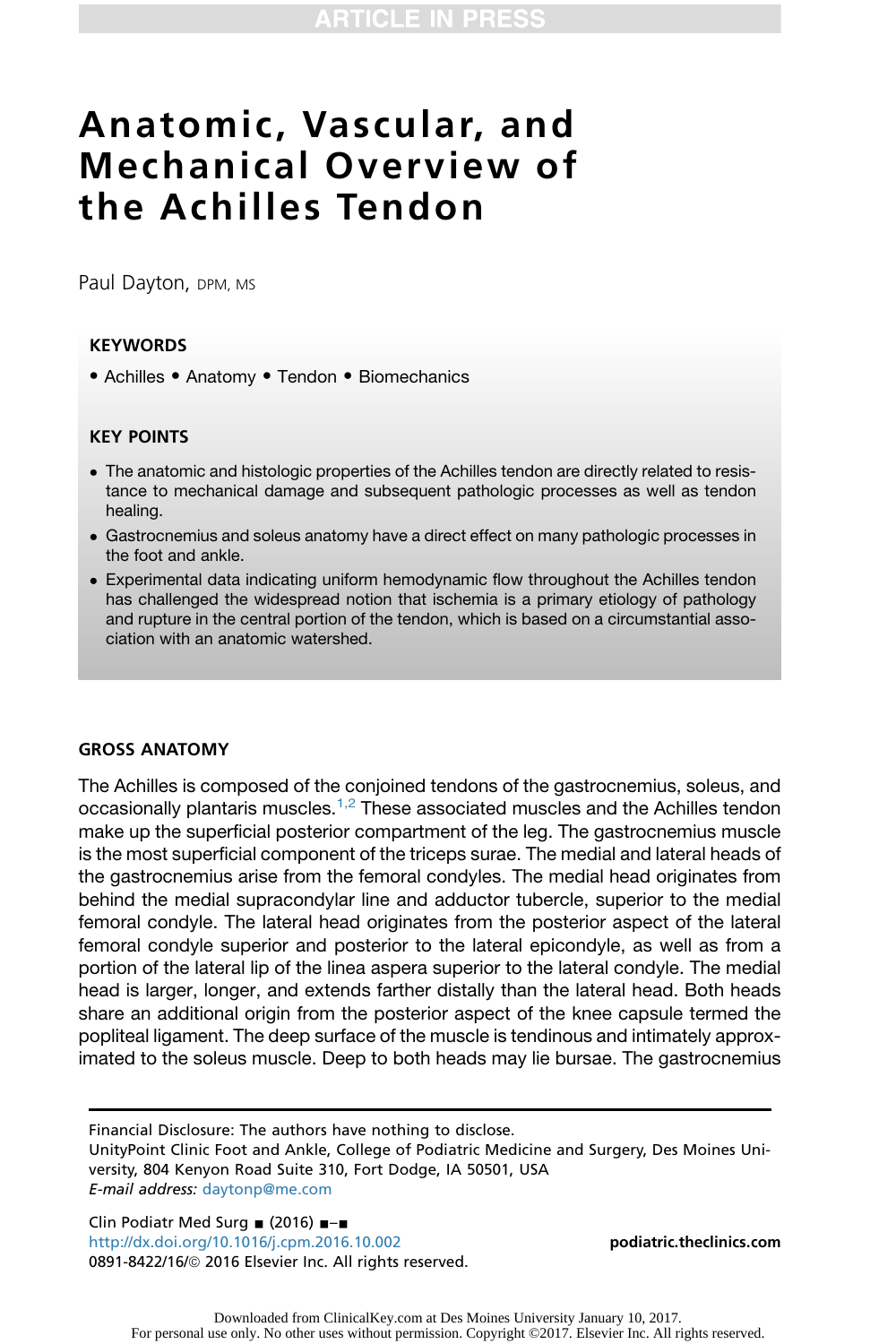heads are large, fusiform bodies that join in the midcalf to form a wide aponeurosis at the muscle's distal aspect. The heads form a tendinous raphe where they meet midline and communicate with the deep, anterior aspect of the aponeurosis. This aponeurosis continues distally as a component of the Achilles tendon.

The soleus muscle is a broad, flat, pennate muscle that arises entirely from below the knee. The muscle lies deep to the gastrocnemius muscle within the superficial posterior compartment of the leg and is housed between 2 aponeurotic lamellae with the posterior aponeurosis beginning more proximally than that of the gastrocnemius. Muscle origins include the head and proximal fourth of the posterior fibula, the oblique line and middle third of the medial tibial border, and the fibrous arch between the 2. The gross muscle is wider and extends more distally than the gastrocnemius with fibers joining centrally in a posterior aponeurosis or intramuscular tendon, which promotes a bipennate arrangement of muscle fibers. This central intramuscular tendon merges distally to form a component of the Achilles tendon. Between gastrocnemius and soleus muscles lies a layer of dense fibrous connective tissue with a film of loose connective tissue between the each of the layers. The posterior aponeurosis of the soleus is the largest contributory component of the Achilles tendon.

The plantaris muscle is variable in size and absent in 6% to 8% of individuals.<sup>[2](#page-5-0)</sup> The plantaris originates from the superior aspect of the lateral femoral condyle. The muscle belly runs medially and continues as a long tendon that extends distally between the gastrocnemius and soleus to insert on the medial border of the Achilles tendon.

The nerve supply to the gastrocsoleus is derived from tibial branches proximally. The Achilles tendon has sparse innervation from several sources arising from the paratendinous soft tissues. The sural nerve is a main contributor to tendon and peritendon structures and is at risk for injury during surgical procedures because of its proximity to the tendon and aponeurosis posteriorly.

The Achilles tendon begins at the musculotendinous junction of the gastrocnemius and soleus muscles with typical full incorporation occurring approximately 8 to 10 cm above the calcaneal insertion site.<sup>[1](#page-5-0)</sup> In total, the Achilles tendon is approximately 15 cm in length and begins flattened at the musculotendinous junction and becomes rounded approximately 4 cm from the calcaneus. The anterior and medial aspects of the tendon receive fibers from the soleus, and the posterior aspect is derived from gastrocnemius fibers. The contributions and proportions from both the gastrocnemius and soleus are variable. As fibers travel distally, they rotate  $90^{\circ}$  such that gastrocnemius fibers attach laterally and posteriorly, whereas the fibers of the soleus attach medially and anteriorly. This spiraling has been shown to result in less fiber buckling when the tendon is lax and less deformation when tension is applied to the tendon.<sup>[3](#page-5-0)</sup> At its insertion site, the tendon flattens and broadens into a deltoid-type of attachment and develops an anterior concavity before inserting along the middle third of the posterior aspect of the calcaneus. The surface of the distal tendon that overlies the calcaneus is composed of fibrocartilage. Underneath the tendon lies the retrocalcaneal bursa, which is interpositioned between the tendon and the posterior calcaneal tuberosity. At the distal-most insertion of the tendon, some collagen fibers form Sharpey fibers and become continuous with fibrous tissue overlying the calcaneus.

There is no true synovial sheath surrounding the Achilles tendon. Instead, a paratenon forms an elastic sleeve around the tendon to permit gliding. It is composed of sheets of dense connective tissue that separate the tendon from the deep fascia of the leg. Within this tendon lie numerous blood vessels and nerves. The peritendinous structure and the abundance of mucopolysaccharides within the sheath permits sliding of the tendon along the adjacent tissues. Proximally, the paratenon is continuous with the muscle fascia and distally it blends with the periosteum of the calcaneus.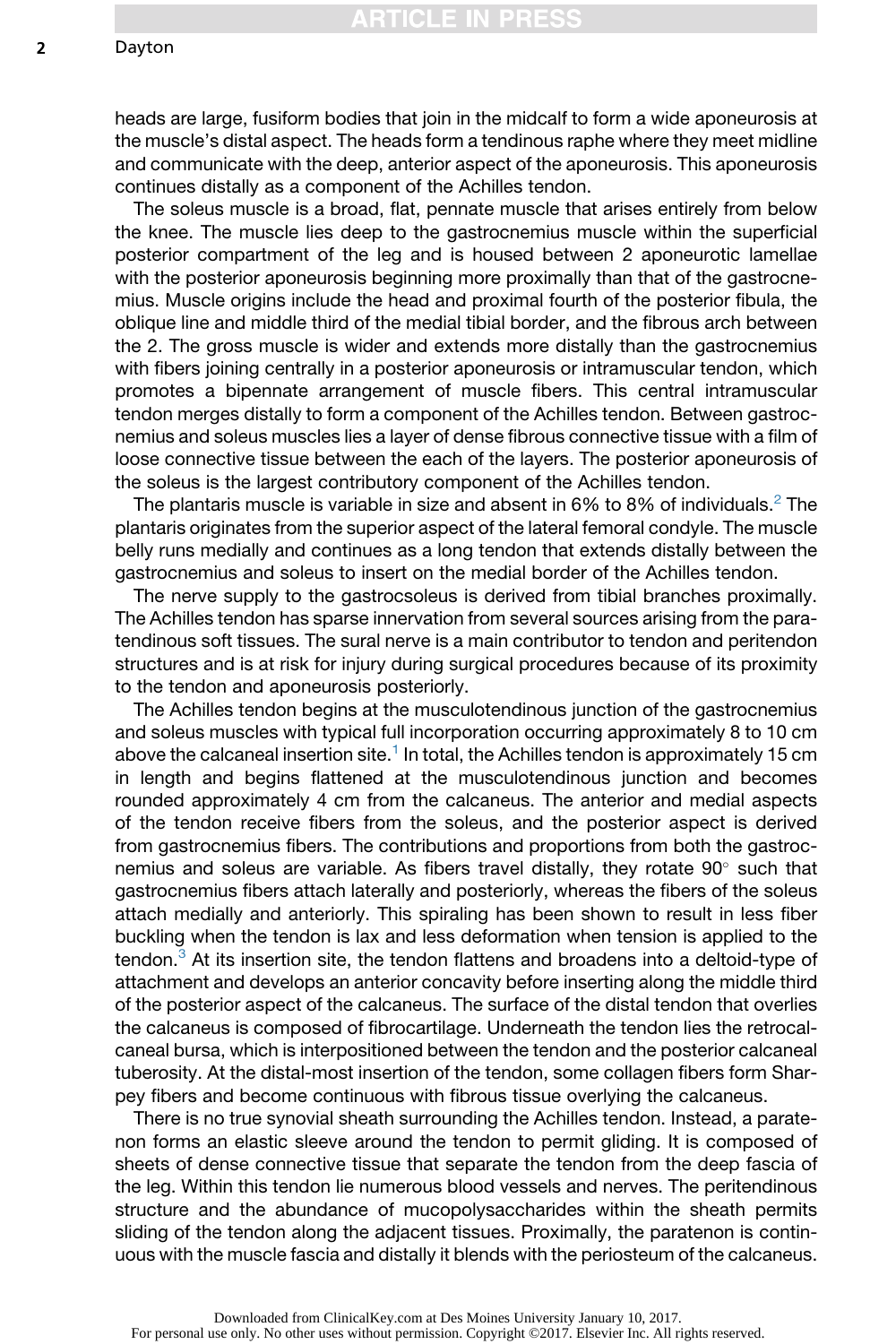#### HISTOLOGIC ANATOMY

Like most tendons, the Achilles tendon is composed of paralleled bundles of Type 1 collagen.<sup>[1](#page-5-0)</sup> Collagen fibers average 60  $\mu$ m in diameter. These fibers are organized into fibrils that range from 30 to 130 nm in diameter and assume a wavy pattern. Microfibrils are grouped into fibrils; fibrils are organized into fibers. A group of fibers is organized into fascicles, which are further grouped into bundles. Individual fibrils do not run the entire length of the tendon but rather are linked in succession, necessi-tating the transfer of stress between associated fibril units.<sup>[1](#page-5-0)</sup> Within the midsubstance of the tendon are fibroblasts that are arranged in longitudinal rows.

Around each collagen bundle is an endotenon, an elastin-rich connective tissue envelope that maintains the bundle's integrity and permits independent bundle gliding in relation to other bundles. This endotenon contains vessels, lymphatics, and nerves. Surrounding the entire gross tendon lies a fine connective tissue sheath called the epitenon with mesotenon and paratenon overlying it.

In a study performed by Cutts, $4$  cadaveric observation showed that sarcomere lengths for the muscles in the lower limb vary significantly. The length of soleus sarcomeres averaged 2.033 mm when in anatomic position, and ranged from 1.260 mm in its theoretic shortest position to 3.359 mm in its theoretic longest position. Soleus fibers are shorter Type I fibers and are involved in slow contractures and balance. As for the gastrocnemius muscle, its observed sarcomeres averaged 2.033 mm in length with a range from 1.012 mm at its theoretic shortest position to 4.413 mm at its longest position. Gastrocnemius Type II muscle fibers are responsible for explosive contractures of jumping and running. These sarcomeres are arranged in series, averaging 17,400 before forming the Achilles tendon.

As previously described, the soleus is a pennate muscle. Muscle fibers are arranged anterior to posterior, proximal to distal with an average pennation angle of 19.3°. This is similar to reported findings from Alexander and Vernon<sup>[5](#page-5-0)</sup> that found a mean pennation angle of 20 $^{\circ}$ . Wickiewicz and colleagues<sup>[6](#page-5-0)</sup> described a small portion of highly (60 $^{\circ}$ ) pennated fibers along the ventral surface of the muscle.

The gastrocnemius is not regarded as a pennate muscle; however, the individual heads exhibit pennation in relation to one another. Cutts $4$  found an average pennation angle of  $10.7^\circ$  of the lateral head. This lends to observations made by Wickiewicz and colleagues $<sup>6</sup>$  $<sup>6</sup>$  $<sup>6</sup>$  that describe the lateral head of the gastrocnemius to be shorter than its</sup> medial counterpart, whereas individual fibers are 46% longer in the lateral head compared with the medial, and fibers of the lateral head have a smaller angle of pennation.

#### BLOOD SUPPLY AND HEMODYNAMICS

As with any tissue, the quality and quantity of vascularization directly affects a tissue's response to trauma and provides the basis for healing. The blood supply to the gastrocnemius and the soleus muscles is usually discussed in 3 separate regions: the musculotendinous junction, direct supply to the tendon, and the tendon-bone junction. Blood vessels from these regions originate from the perimysium, mesotenon-paratenon structure, and periosteum. At the musculotendinous junction, blood is supplied via superficial vessels from surrounding tissues. The main blood supply to the midsubstance of the tendon flows via the paratenon. Vessels within this connective tissue envelope run transversely toward the tendon on its anterior aspect, branch, and then continue longitudinally with the course of the tendon. The blood supply arises from the mesotenon on the anterior aspect of the tendon where the paratenon meets itself. The recurrent branch of the posterior tibial artery supplies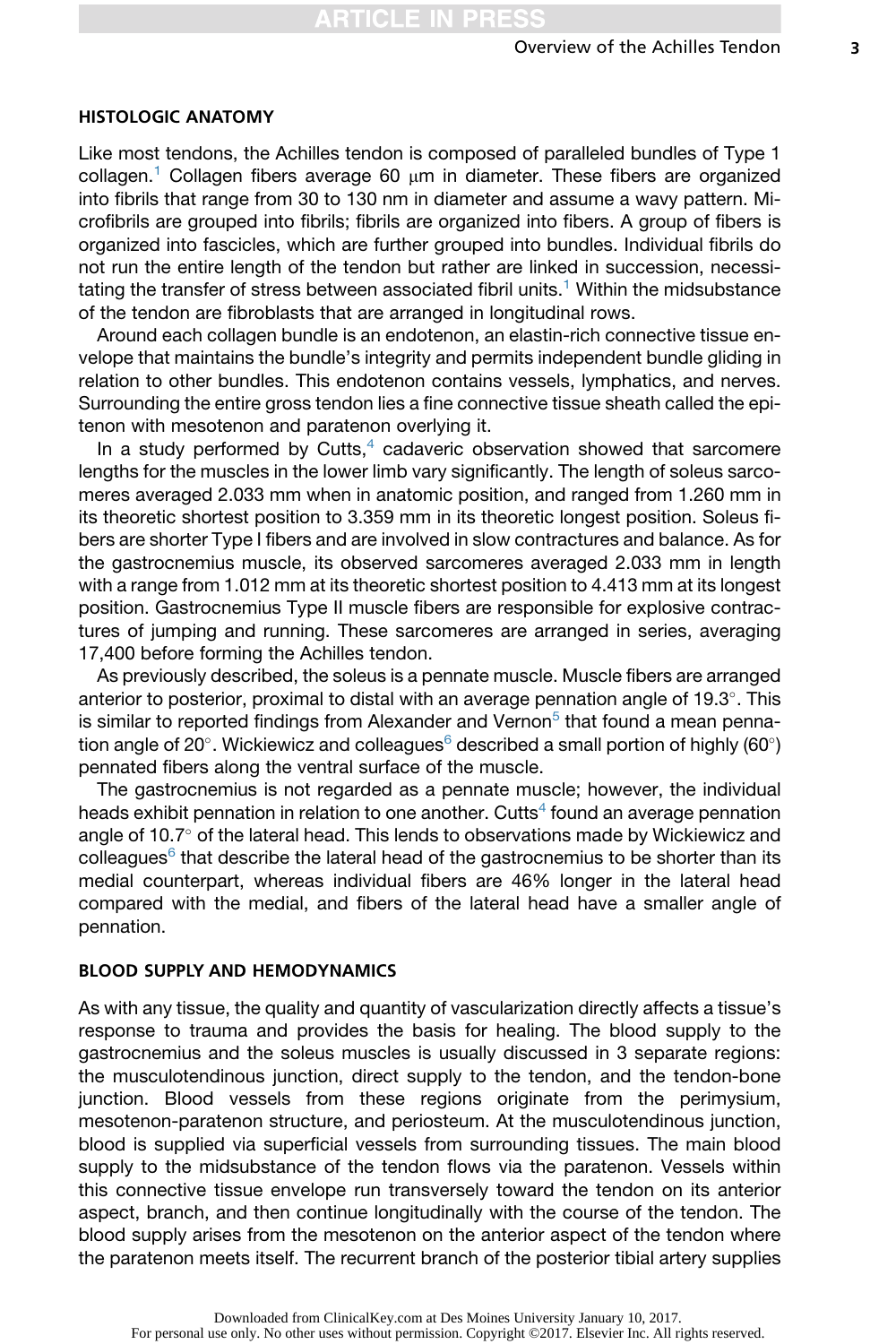the proximal aspect of the tendon, whereas the distal tendon is supplied by the rete arteriosum calcaneare, fibular, and posterior tibial arteries. Vessels enter the tendon at the endotenon, and arterioles continue as capillaries that loop into venules without penetrating collagen bundles. Vessels that supply the bone-tendon junction also supply the lower third of the tendon. These vessels indirectly anastomose with vessels supplying the midsubstance of the tendon.<sup>[1,2](#page-5-0)</sup>

The most commonly cited understanding of the Achilles tendon blood flow is based on cadaveric anatomic research done in the 1950s.<sup>[7](#page-5-0)</sup> We have come to regard the midsubstance of the Achilles as relatively ischemic based on this historic cadaveric research. In 1958, a "watershed" area was identified in the midsubstance of the Achilles tendon through cadaveric injection and analysis of the Achilles peritendinous ves-sels.<sup>[7](#page-5-0)</sup> It is this "watershed" that has been proposed as the etiology of an ischemic zone in the tendon and proposed a main determinant in weakness and rupture. The term watershed is a geographic concept identifying the point at which 2 bodies of water come together from 2 different directions, or a central zone of land that divides areas drained by different river systems. Indeed, the Achilles tendon has been shown to have multiple sources of blood supply originating distal, proximal, and from the peritendi-nous structures<sup>[7,8](#page-5-0)</sup> The question is, however, does this anatomic distribution of vessels within the tendon tissues cause a true hemodynamic compromise or ischemia. As early as 1[9](#page-5-0)58, Hastad<sup>9</sup> tested the hemodynamic flow in the tendon using a sodium washout technique and noted uniform blood flow throughout the tendon, which chal-lenges the watershed-based ischemia theory. Astrom and colleagues<sup>[10](#page-5-0)</sup> in 1994 used laser Doppler flow analysis to assess real-time tendon circulation in 28 healthy volunteers. They tested the subjects with the Doppler probe inserted into the tendon and assessed hemodynamic flow at rest, during calf muscle contracture and after vascular occlusion. Their findings showed pulsatile flow synchronous with the heart rate evenly distributed throughout the tendon with only a slight decrease at the tendon insertion at the calcaneus.[11](#page-6-0) This research challenges the anatomic-based ischemic theory put forth by Lagergren and colleagues.<sup>[7](#page-5-0)</sup> Further hemodynamic research in live subjects has further strengthened the notion that blood flow is uniform throughout the tendon, including the watershed zone.<sup>[10,12](#page-5-0)</sup> Other research has shown an increase in blood flow in the tendon with exercise. Langberg and colleagues<sup>[12](#page-6-0)</sup> used Xe flow measurements to identify a fourfold increase in tendon blood flow 5 cm from the Achilles insertion dur-ing exercise. Boushel and colleagues<sup>[13](#page-6-0)</sup> noted that both muscle tendon blood flow increased concurrently with exercise without abnormal shunting of blood.<sup>[14](#page-6-0)</sup> Kubo and colleagues<sup>[15](#page-6-0)</sup> reported both blood volume and oxygen saturation after repetitive muscle contracture did not change.<sup>[16](#page-6-0)</sup> In 2015, Kubo<sup>[14](#page-6-0)</sup> then found that although oxygen consumption did not change when comparing eccentric to concentric muscle contraction, inflow of blood to the tendon was significantly greater during eccentric compared with concentric contractions.

It has been suggested based on work by Cummins and Anson $11$  in 1946 that the twisting of the Achilles tendon fibers distally is a possible cause of the purported ischemia of the midsubstance of the tendon. This so called "wringing out" of the tendon, as it has been described by many, is based on these anatomic observations. Although this an attractive circumstantial piece of evidence, the effect of this fiber twisting on real-time blood flow in living tissue has not been confirmed through experimentation. The studies that have shown uniform blood flow throughout the tendon at rest, with contracture and exercise noted previously, would argue against this effect. Further research is needed to make the causal connection between the tendon spatial anatomy (twisting) and the blood flow within the tendon at all levels. Many observations in medicine lead to theories regarding the role that an observation has for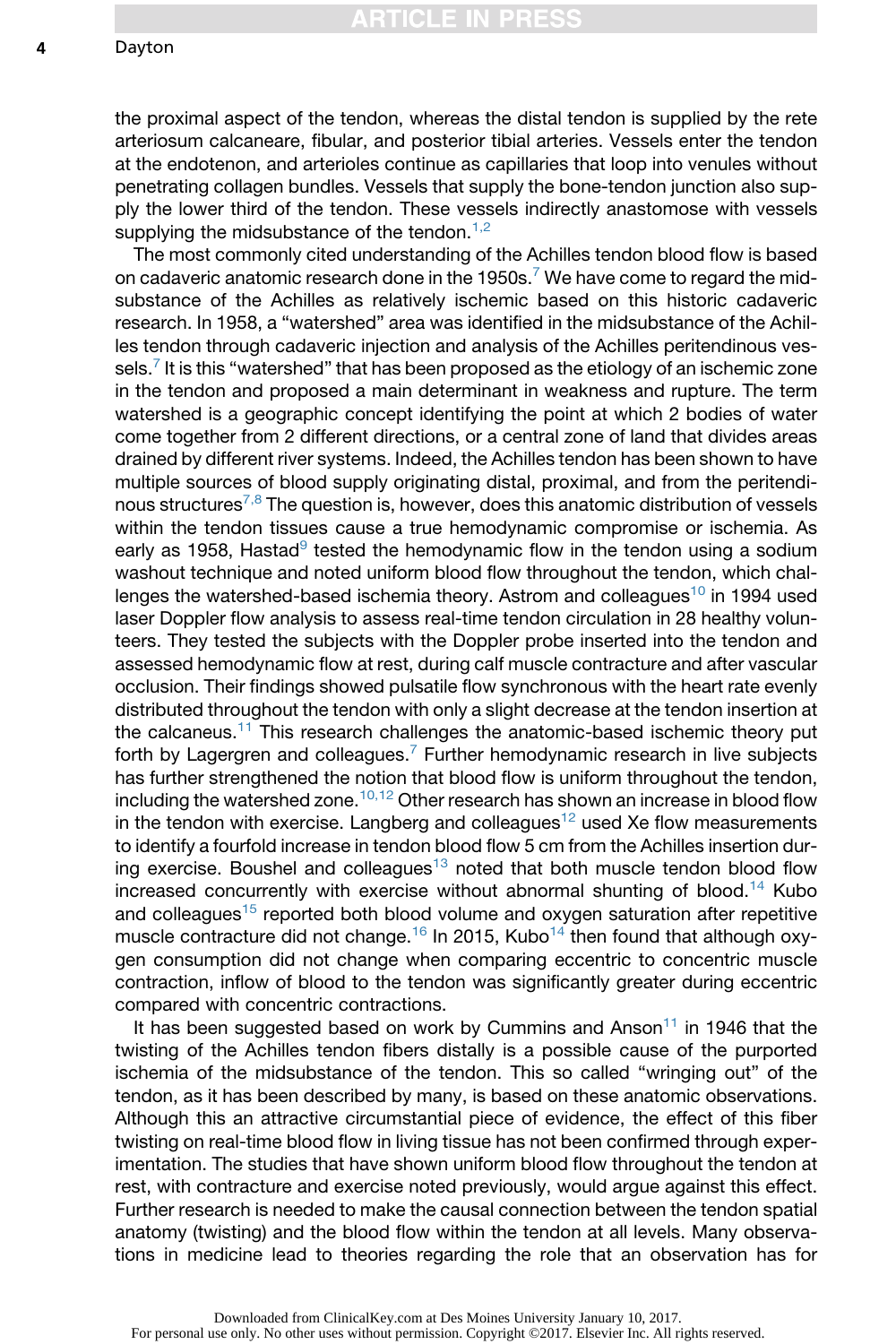function. When these observations are connected with theories that have a strong component of "common sense" or appear on the surface to fit nicely with what we already have learned, the idea begins to be accepted as true through a process of repeated quoting and testing despite lack of true proof. As clinicians and researchers, we must take care not to perpetuate ideas that have not been tested to prove a connection between anatomic observations and theoretic application to physiologic function.

### BIOMECHANICS

The gastrocnemius and the soleus act together as the main plantar flexors of the foot at the ankle joint during gait. They are both active during the latter 80% of the stance phase of gait and have a major role in propulsion and balance. The posterior muscles, especially the soleus, act as stabilizers and play a critical role in balance by resisting the ground reactive force on the stance leg as the swing phase extremity moves forward, creating a dorsiflexory moment at the ankle joint. Stabilization forces are converted to push-off force in the stance-phase foot beginning at the point in the gait cycle just after maximal ankle dorsiflexion is achieved with the tibia moving forward producing ankle plantarflexion. The posterior muscle group is inactive just after toeoff and throughout swing. Conditions that result in weakness of the gastrocsoleus unit result in significant imbalance and alterations of the normal gait. Lack of the stabilizing function of the superficial posterior muscles prevents the person from resisting the forces generated from the center of gravity anterior to the knee, which is present in normal gait and results in the person having a tendency to fall forward. In addition, weakness results in compensation with increased activity of the deep posterior muscle group (flexor substitution), which may lead to a variety of foot and digital deformations. Equinus or lack of adequate ankle dorsiflexion in gait can lead to compensation through pronation of the foot. It has been recognized that this effect of compensation for a lack of ankle dorsiflexion can lead to repetitive stress issues in the foot, such as plantar faciosis and forefoot pain. This will be discussed in subsequent articles. Depending on the position of the Achilles tendon relative to the subtalar joint axis, the triceps surae may be a relative supinator or pronator of the subtalar joint. This function will vary depending on foot position and on segmental leg alignment. A more lateral relative position contributes to pronation and more medial position contributes to supination. The position of the tendon insertion can be altered during surgical procedures and thereby change the relative contribution of the gastrocsoleus unit on pronation or supination of the foot.

Because it crosses the knee joint, the gastrocnemius is also a contributor to knee flexion. The contribution of each muscle to plantarflexion power at the ankle has been studied. Silver and colleagues<sup>[17](#page-6-0)</sup> suggested that the soleus is the main plantarflexor at the ankle during normal gait. They showed the soleus to exert nearly double the plantarflexion force at the ankle compared with the gastrocnemius.<sup>[17](#page-6-0)</sup> The medial and lateral heads of the gastrocnemius have the same overall plantarflexion function but have different degrees of contribution, with the medial gastrocnemius head providing more than 70% of the muscle force. Force through the Achilles tendon during exercise can approach 12 times body weight, making the Achilles vulnerable to re-petitive stress injury.<sup>[18](#page-6-0)</sup> Late in the stance phase just before heel lift (60%–88%), the knee is in maximal extension and the ankle is in dorsiflexion.<sup>[19](#page-6-0)</sup> This is the point at which the gastrocsoleus is subjected to the maximal stretching force, and therefore there is increased incidence of foot and ankle compensations causing potential symp-toms and pathology.<sup>[20](#page-6-0)</sup>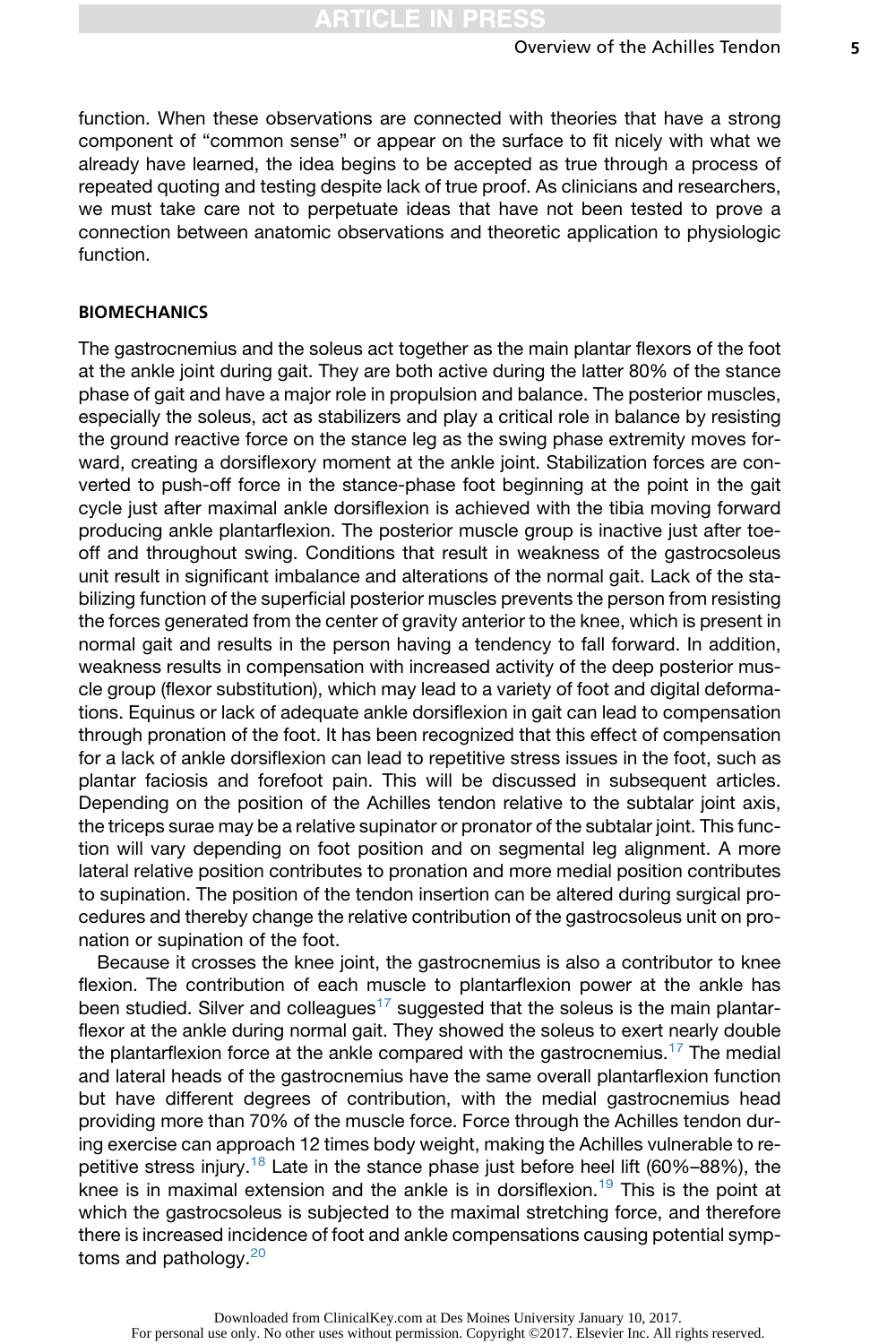**ARTICLE IN PRESS** 

#### <span id="page-5-0"></span>6 Dayton

The size and unique structure of the Achilles tendon allow it to function under high loads. In the case of many of the acute and chronic clinical conditions that are discussed in this issue, it is these high forces coupled with structural abnormalities of the foot, ankle, and lower leg that are contributory factors in problems such as midsubstance tendinosis and degeneration. The stress-strain resistance properties of the Achilles are similar to all tendons, with physiologic collagen fiber stretching occurring from 2% to 4% stretch length, microscopic fibril failure at 6% to 8% stretch, and macroscopic failure beyond 8% stretch. Below the failure points of the stress-strain curve, the tendon fibers have the elastic capability to rebound and release energy that is valuable in function.<sup>[21](#page-6-0)</sup> A variety of abnormalities, deformities, and activities can place loads on the tendon that are beyond its capacity to rebound and result in internal tendon fiber damage and degeneration. In contrast to injury, subrupture force application through the tendon is necessary for biochemical signaling of fibroblasts to produce collagen for normal tendon health and to heal injury.<sup>[22](#page-6-0)</sup> This mechanical stress is a necessary component of prevention and recovery from injury and has been shown to increase recovered tendon strength. These principles highlight the importance of continued activity during recovery, with both tendon movement and controlled stress being necessary to promote proper healing. These principles will be applied in other sections in which the detriments of prolonged immobilization and the benefits of movement and controlled force are highlighted as necessary components of tendon recovery.

#### ACKNOWLEDGMENTS

The author acknowledges the contribution of Jason Weslosky, BS, College of Podiatric Medicine and Surgery, Des Moines University, in the subject research and in assistance writing this article.

#### **REFERENCES**

- 1. [Benjamin M, Theobald P, Suzuki D, et al. The anatomy of the Achilles tendon. In:](http://refhub.elsevier.com/S0891-8422(16)30119-7/sref1) [Maffulli N, Almekinders L, editors. The Achilles tendon. London: Springer-Verlag;](http://refhub.elsevier.com/S0891-8422(16)30119-7/sref1) [2007. p. 5–16](http://refhub.elsevier.com/S0891-8422(16)30119-7/sref1).
- 2. [O'Brien M. The anatomy of the Achilles tendon. Foot Ankle Clin 2005;10\(2\):](http://refhub.elsevier.com/S0891-8422(16)30119-7/sref2) [225–38 \[Review\]](http://refhub.elsevier.com/S0891-8422(16)30119-7/sref2).
- 3. [Ahmed IM, Lagopoulos M, McConnell P, et al. Blood supply of the Achilles](http://refhub.elsevier.com/S0891-8422(16)30119-7/sref3) [tendon. J Orthop Res 1998;16:591–6.](http://refhub.elsevier.com/S0891-8422(16)30119-7/sref3)
- 4. [Cutts A. The range of sarcomere lengths in the muscles of the human lower limb.](http://refhub.elsevier.com/S0891-8422(16)30119-7/sref4) [J Anat 1988;160:79–88](http://refhub.elsevier.com/S0891-8422(16)30119-7/sref4).
- 5. [Alexander RM, Vernon A. The dimensions of the knee and ankle muscles and the](http://refhub.elsevier.com/S0891-8422(16)30119-7/sref5) [forces they exert. J Hum Mov Stud 1975;1:115–23](http://refhub.elsevier.com/S0891-8422(16)30119-7/sref5).
- 6. [Wickiewicz TL, Roy RR, Powell PL, et al. Muscle architecture of the human lower](http://refhub.elsevier.com/S0891-8422(16)30119-7/sref6) [limb. Clin Orthop Relat Res 1983;179:275–83.](http://refhub.elsevier.com/S0891-8422(16)30119-7/sref6)
- 7. [Lagergren C, Lindbom A, Soderberg G. Hypervascularization in chronic inflam](http://refhub.elsevier.com/S0891-8422(16)30119-7/sref7)[mation demonstrated by angiography; angiographic, histopathologic, and micro](http://refhub.elsevier.com/S0891-8422(16)30119-7/sref7)[angiographic studies. Acta Radiol 1958;49\(6\):441–52](http://refhub.elsevier.com/S0891-8422(16)30119-7/sref7).
- 8. [Carr AJ, Norris SH. The blood supply of the calcaneal tendon. J Bone Joint Surg](http://refhub.elsevier.com/S0891-8422(16)30119-7/sref8) [Br 1989;71\(1\):100–1](http://refhub.elsevier.com/S0891-8422(16)30119-7/sref8).
- 9. [Hastad K, Larson L, Lindholm A. Clearance of radiosodium after local deposit in](http://refhub.elsevier.com/S0891-8422(16)30119-7/sref9a) [the Achilles tendon. Acta Chir Scand 1958;116:251–5.](http://refhub.elsevier.com/S0891-8422(16)30119-7/sref9a)
- 10. Aström M, Westlin N. Blood flow in the human Achilles tendon assessed by laser [Doppler flowmetry. J Orthop Res 1994;12\(2\):246–52.](http://refhub.elsevier.com/S0891-8422(16)30119-7/sref10)